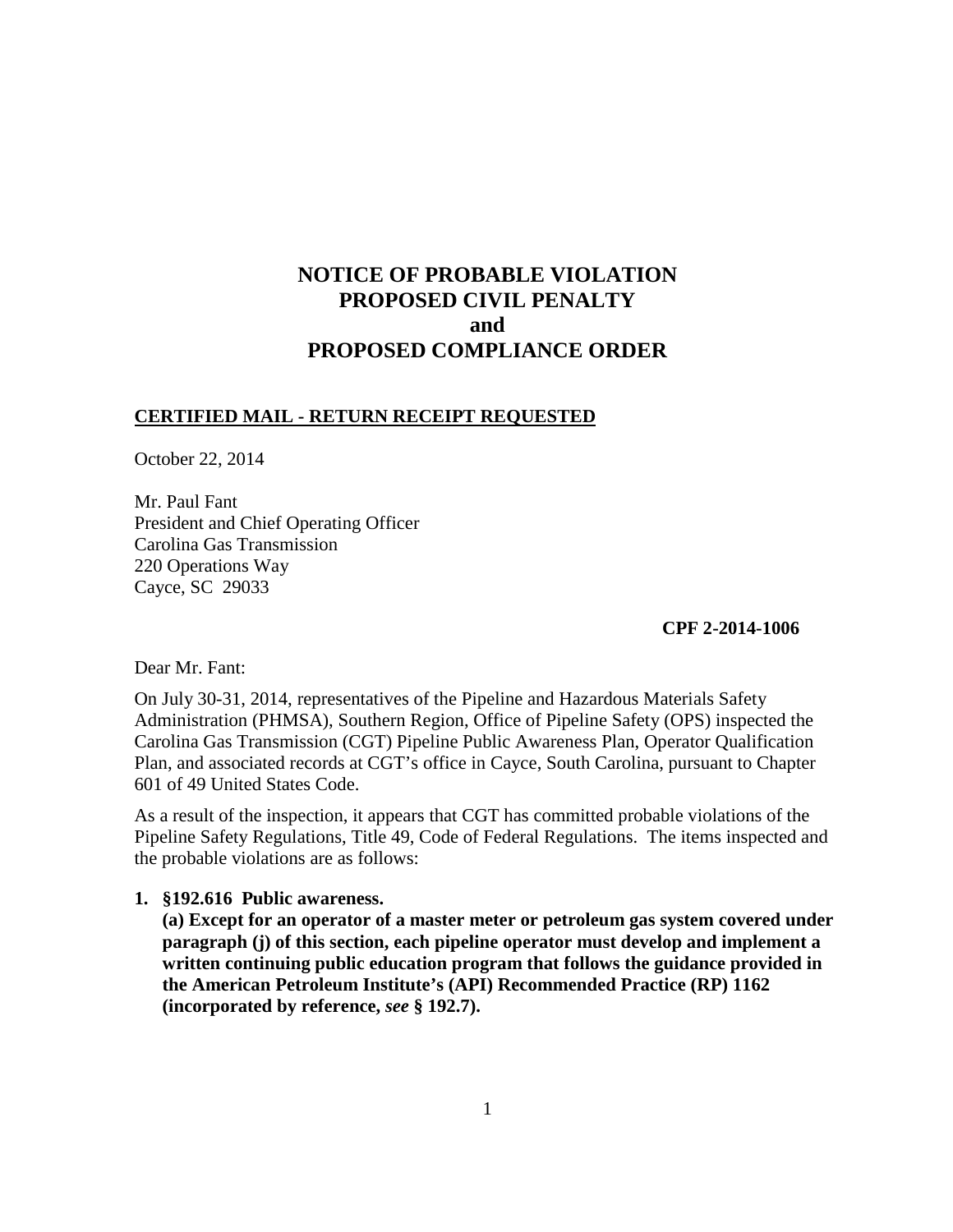Carolina Gas Transmission (CGT) did not conduct annual audits or reviews of its written Pipeline Public Awareness Plan  $(PAP)^1$  to determine whether the program had been developed and implemented in accordance with the guidance provided in American Petroleum Institute's (API) Recommended Practice (RP) 1162 (incorporated by reference, *see* § 192.7).

API RP 1162 Section 8.3, *Measuring Program Implementation*, requires an operator to complete an annual audit or review of its public awareness program to determine if the program had been developed and implemented in accordance with the guidance provided in API RP 1162.

At the time of the inspection, CGT could not verify, and did not provide any evidence to the PHMSA inspectors, to show that it had conducted any annual audits or reviews of its PAP from April 20, 2011, (the last date of a previous PHMSA Public Awareness Program Effectiveness inspection) to July 31, 2014, the last date of this inspection.

### **2. §192.616 Public awareness.**

**(a) Except for an operator of a master meter or petroleum gas system covered under paragraph (j) of this section, each pipeline operator must develop and implement a written continuing public education program that follows the guidance provided in the American Petroleum Institute's (API) Recommended Practice (RP) 1162 (incorporated by reference,** *see* **§ 192.7).** 

CGT did not complete a public awareness program effectiveness evaluation of its written PAP at intervals of no more than four years in accordance with the guidance provided in API RP 1162.

API RP 1162 Section 8.5, *Table 8-1*, requires an operator to conduct an evaluation of the effectiveness of its public awareness program implementation at intervals of no more than four years.

At the time of the inspection, CGT could not verify, and did not provide any evidence to the PHMSA inspectors, to show that it had completed an evaluation of the effectiveness of its PAP implementation from the time the effectiveness evaluation was required by the regulations (i.e. June 20, 2010) to the last date of this inspection.

#### **3. §192.805 Qualification program.**

 $\overline{a}$ 

**Each operator shall have and follow a written qualification program. The program shall include provisions to:**

## **... (b)Ensure through evaluation that individuals performing covered tasks are qualified;**

CGT did not ensure through evaluation that individuals performing covered tasks under its Operator Qualification (OQ) Plan were qualified to perform the covered tasks.

<sup>1</sup> SCANA Energy has a corporate public awareness plan that applies to its three regulated subsidiaries: Carolina Gas Transmission (CGT), Public Service of North Carolina and South Carolina Electric and Gas.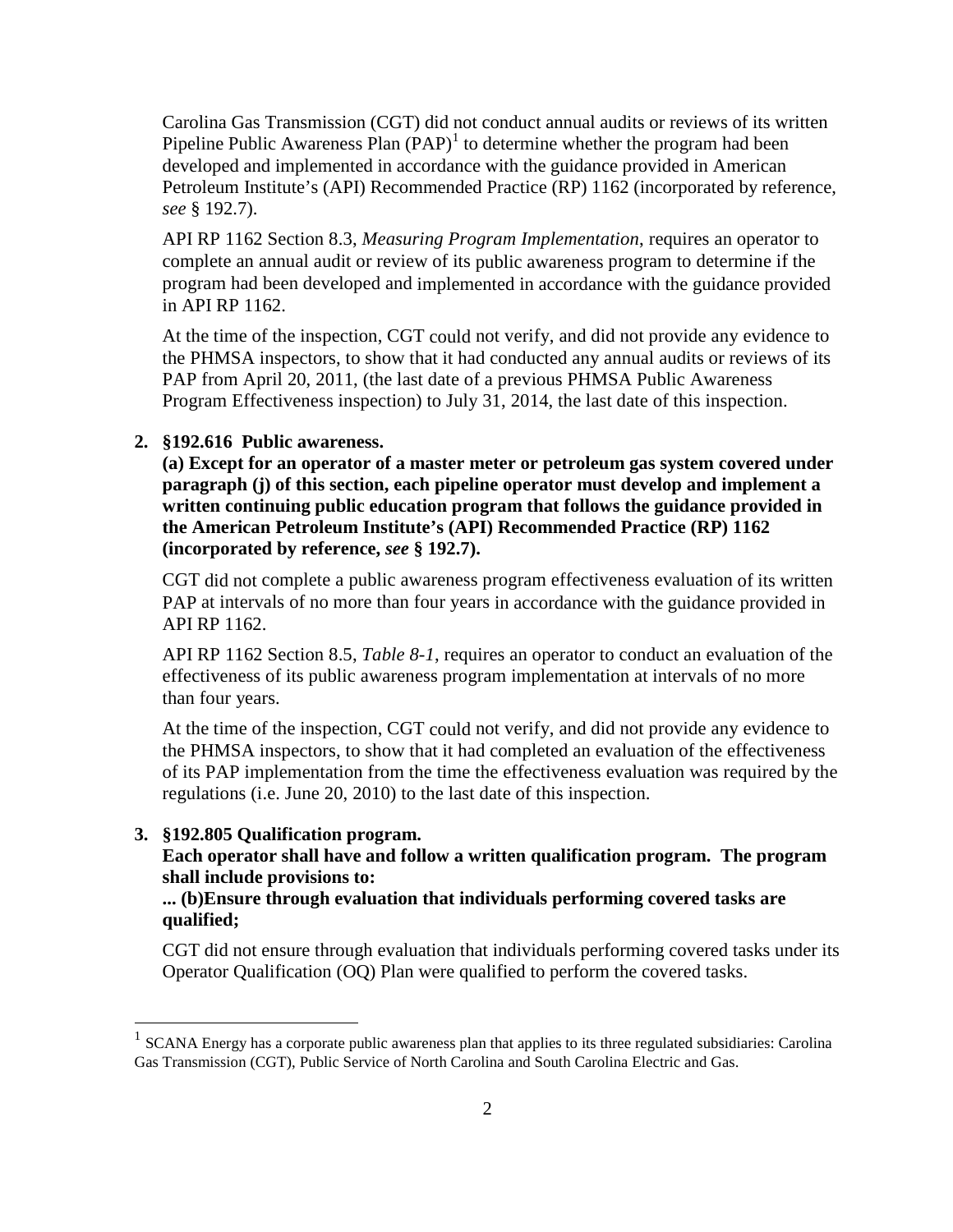CGT's qualification records for covered task *"CGQ050 Apply and Repair Pipe Coating-Wrapped"* did not demonstrate that personnel were evaluated to a consistent standard for the three-question OQ written evaluation.

The qualification records for four individuals qualified by CGT to perform covered task *"CGQ050 Apply and Repair Pipe Coating-Wrapped"* were reviewed by the PHMSA inspector. The answers these individuals gave on the three-question OQ written evaluation are shown in the following table below. The table shows that the answers were contradictory and inconsistent; yet, CGT deemed that all four individuals were qualified to perform OQ covered task *CGQ050.* 

| Question           | Employee A                    | <b>Employee B</b> | Employee C      | Employee D                       |
|--------------------|-------------------------------|-------------------|-----------------|----------------------------------|
|                    | 9/12/12                       | 7/19/11           | 8/25/08         | 5/21/12                          |
| What is the        | $200^0$ F, 150 <sup>0</sup> F | $151^0$ F         | $150^{\circ}$ F | $151^{\overline{0}}\overline{F}$ |
| maximum            |                               |                   |                 |                                  |
| operating          |                               |                   |                 |                                  |
| temperature for    |                               |                   |                 |                                  |
| this coating?      |                               |                   |                 |                                  |
| Which (factory     | PE, FBE, Tape                 | All               | PE, FBE,        | N/A                              |
| applied) pipe      | and Coal Tar                  |                   | Tape and        |                                  |
| coatings are       |                               |                   | Wrap (Coal      |                                  |
| compatible with    |                               |                   | tar)            |                                  |
| this wrapped       |                               |                   |                 |                                  |
| coating?           |                               |                   |                 |                                  |
| CGT typically      | True                          | True              | False           | True                             |
| uses this wrapped  |                               |                   |                 |                                  |
| coating to prevent |                               |                   |                 |                                  |
| corrosion of       |                               |                   |                 |                                  |
| fittings, flanges, |                               |                   |                 |                                  |
| and other          |                               |                   |                 |                                  |
| irregularly shaped |                               |                   |                 |                                  |
| objects.           |                               |                   |                 |                                  |

#### Proposed Civil Penalty

Under 49 United States Code, §60122, Carolina Gas Transmission is subject to a civil penalty not to exceed \$200,000 per violation per day the violation persists up to a maximum of \$2,000,000 for a related series of violations. For violations occurring prior to January 4, 2012, the maximum penalty may not exceed \$100,000 per violation per day, with a maximum penalty not to exceed \$1,000,000 for a related series of violations. The Compliance Officer has reviewed the circumstances and supporting documentation involved in the above probable violation(s) and has recommended that you be preliminarily assessed a civil penalty of \$46,400 as follows: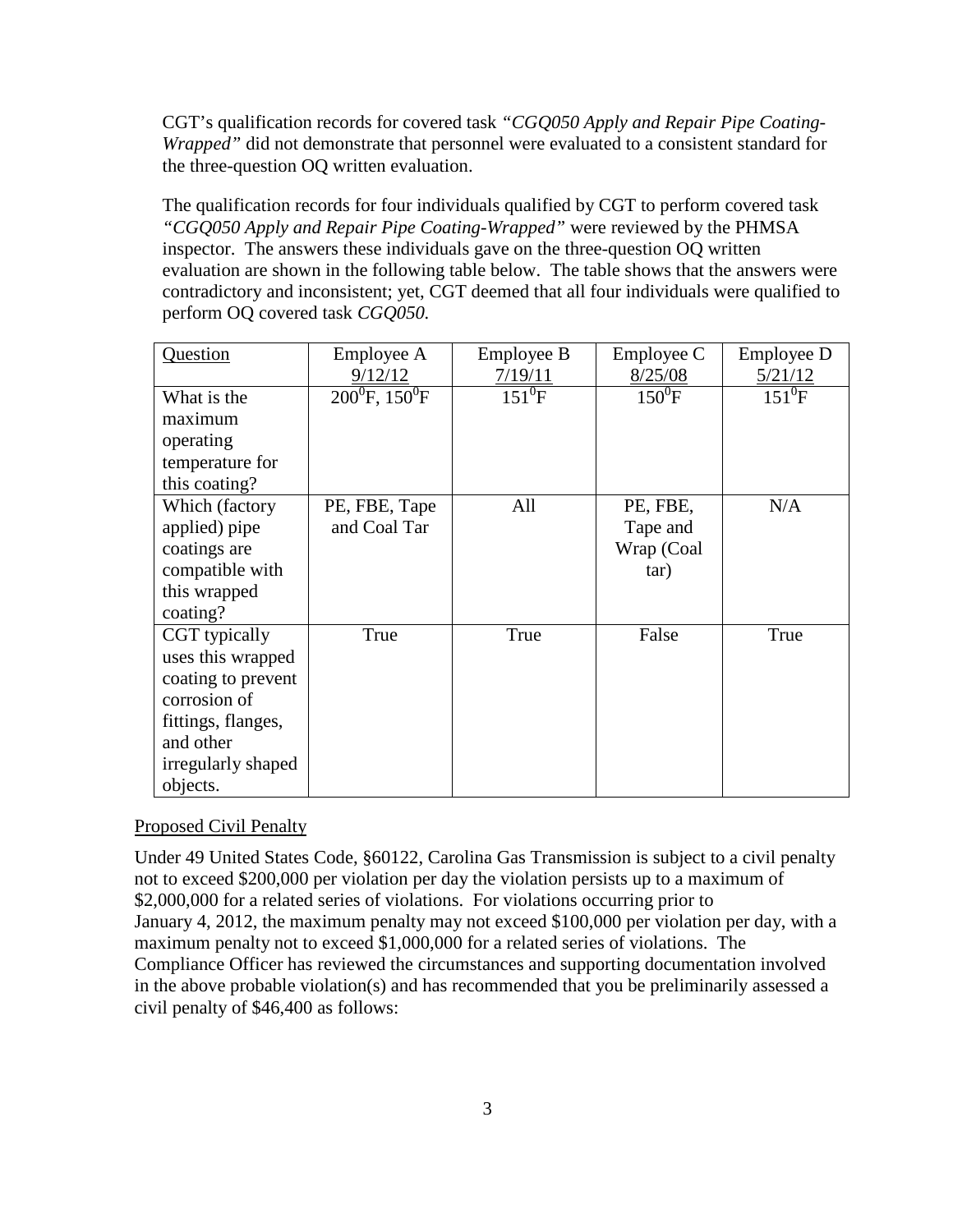| Item number | Penalty  |
|-------------|----------|
|             | \$30,600 |
|             | \$15,800 |

## Warning Item

With respect to Item 3, we have reviewed the circumstances and supporting documents involved in this case and have decided not to conduct additional enforcement action or penalty assessment proceedings at this time. We advise you to promptly correct this item. Failure to do so may result in additional enforcement action.

## Proposed Compliance Order

With respect to Item 2, pursuant to 49 United States Code § 60118, the Pipeline and Hazardous Materials Safety Administration proposes to issue a Compliance Order to Carolina Gas Transmission. Please refer to the *Proposed Compliance Order*, which is enclosed and made a part of this Notice.

## Response to this Notice

Enclosed as part of this Notice is a document entitled *Response Options for Pipeline Operators in Compliance Proceedings*. Please refer to this document and note the response options. Be advised that all material you submit in response to this enforcement action is subject to being made publicly available. If you believe that any portion of your responsive material qualifies for confidential treatment under 5 U.S.C. 552(b), along with the complete original document you must provide a second copy of the document with the portions you believe qualify for confidential treatment redacted and an explanation of why you believe the redacted information qualifies for confidential treatment under 5 U.S.C. 552(b). If you do not respond within 30 days of receipt of this Notice, this constitutes a waiver of your right to contest the allegations in this Notice and authorizes the Associate Administrator for Pipeline Safety to find facts as alleged in this Notice without further notice to you and to issue a Final Order.

In your correspondence on this matter, please refer to **CPF 2-2014-1006** and for each document you submit, please provide a copy in electronic format whenever possible.

Sincerely,

Wayne T. Lemoi Director, Office of Pipeline Safety PHMSA Southern Region

Enclosures: *Proposed Compliance Order Response Options for Pipeline Operators in Compliance Proceedings*